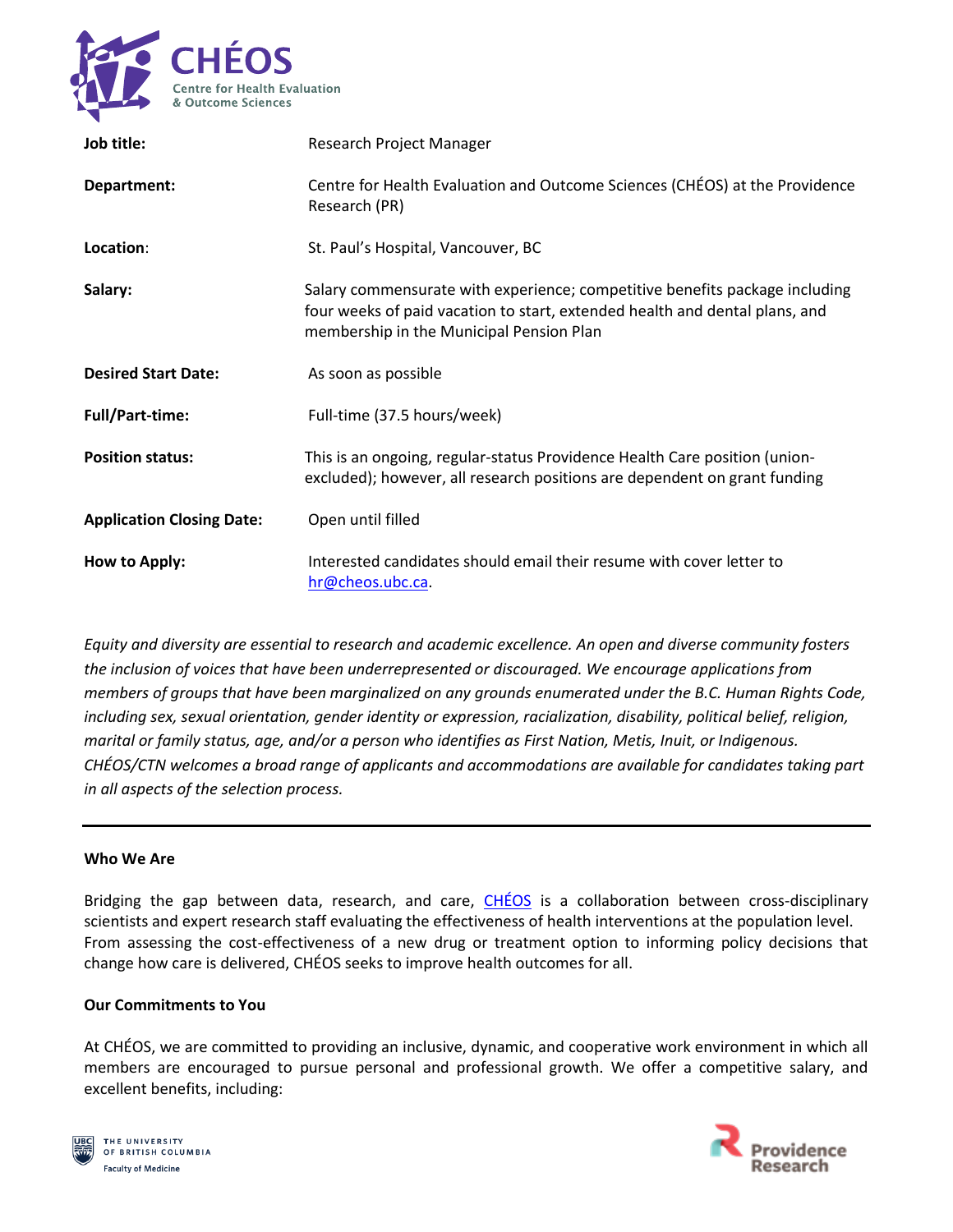- A minimum of 4 weeks paid vacation annually (prorated for part-time staff)
- Paid time off between the December and January statutory holidays
- Other paid leaves to support work/life balance
- Extended health and dental plans
- Membership in the Municipal Pension Plan

## **The Role**

The Research Project Manager works on a variety of projects i[n Health Economics](https://www.cheos.ubc.ca/programs/health-economics/) and [Decision](https://www.cheos.ubc.ca/programs/health-economics/) Sciences that engage with stakeholders such as patients and caregivers to inform and positively impact health policy. This role is responsible for coordinating and managing day-to-day aspects of research projects, including virtual and onsite research activities, preparation of research ethics applications and grant applications, study advertising, participant recruitment, data collection, manuscript preparation and submissions, and knowledge translation. Some of the work performed includes:

- Works with other members of the research team to establish research project proposals, protocols, objectives, timelines and deliverables.
- Executes research projects according to research methodologies and plans, facilitates consensus with stakeholders as needed, and manages and ensures the successful completion of projects.
- Monitors project progress according to project plans and reports on the status of projects. Makes recommendations regarding project scope changes and milestones.
- Acts as a resource to the research team; advises the research team on regulatory requirements.
- Assesses project risks, identifies risk mitigation strategies, and monitors risk throughout the project.
- Establishes roles and responsibilities of team members, identifies skills required, and discusses timelines for the project. Directs work of team members as applicable to project.
- Leads and oversees study recruitment and data collection and provides support for data analysis.
- Works with Principal Investigator(s) to identify and explore funding opportunities. Coordinates and engages in developing grant applications, reviewing documents, and budget forecasting.
- Prepares ethics applications and submissions, manuscripts and submissions, posters, and presentations.

# **Skills and Qualifications**

- Master's degree or PhD in a relevant discipline (e.g., Epidemiology, Public Health, Health Services Research).
- 5 years of research-related project management experience working with health care researchers, or the relevant combination of education and experience.
- Comprehensive knowledge of research methodologies and project protocol requirements, including ethical conduct and standard operating procedures.
- Experience in research grant application, budget, and funding management.
- Exceptional self-directed, self-motivated, and independent work skills.
- Exceptionally organized and detail-oriented.
- Excellent written and verbal communication, presentation, and collaboration skills.
- Ability to develop, prioritize, implement, and oversee multiple time-sensitive projects.
- Ability to interact productively and professionally with a wide range of internal and external stakeholders within an interdisciplinary environment.
- Functional knowledge of SAS or R, word-processing, spreadsheet, presentation, project management, and database applications and software.